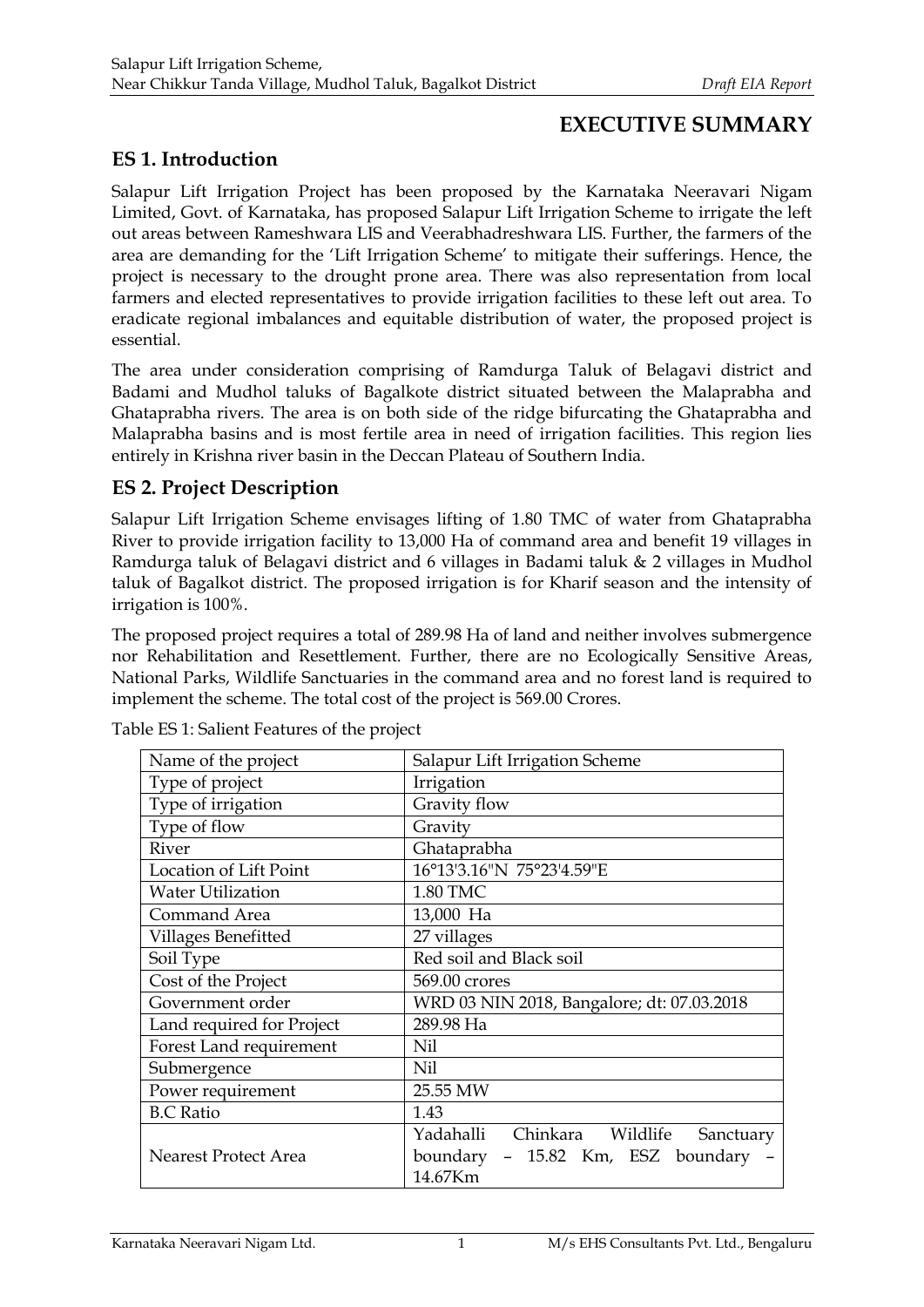## **ES 2.1 Water availability**

This scheme is envisaged as an independent scheme. It is proposed to lift runoff water (1.80 TMC) between downstream of Dhupdal Barrage & Up to proposed lift point during monsoon. Ten day average flow of Ghataprabha River was reviewed for various gauging stations for the period between 1985-2009 to calculate available yield at the proposed project site. Average inflow of 13.87 TMC in June, 27.49 TMC in July, 68.93 TMC in August and 61.55 TMC of water in September is available in the river. Therefore, sufficient water is available in the river and hence, there is no impact on downstream.

| <b>S1.</b>    | Name of   | Name of | Name of taluk                                    |  |
|---------------|-----------|---------|--------------------------------------------------|--|
| No.           | District  | taluk   |                                                  |  |
|               |           |         | Salapur, Salapur Tanda, Nagnur, Nagnur Tanda,    |  |
|               |           |         | Daddibhavi, Daddibhavi soppadla, Obalapur,       |  |
| 1             | Belagavi  | Ramdurg | Batkurki, Batkurki Tanda, Rajanal, Chennapur,    |  |
|               |           |         | Chennapur Tanda, Aneguddi, Aneguddi Tanda,       |  |
|               |           |         | Hanamapur, Umatar, Timmapur, Timmapur            |  |
|               |           |         | Tanda and Nandihal.                              |  |
|               |           | Badami  | Bellikandi, Havalkod, Jangavad, Vadiyan Hoskoti, |  |
| $\mathcal{P}$ | Bagalkote |         | Shipar matti and Kain katti.                     |  |
|               |           | Mudhol  | Varchagal and Palikemane (Aralimatti).           |  |

**ES 2.2 Command area of the project**

### **ES 2.3 Land Requirement**

The proposed project requires 289.98 Ha of land for implementation of the project. The land required is only for construction of Intake Canal, Jack Well Cum Pump House, Delivery Chamber, Distributary Canal (above ground structures) and Rising Main (below ground structure). The required land will be acquired as per the Right to Fair Compensation and Transparency in Land Acquisition Rehabilitation and Resettlement Act, 2013.

# **ES 2.4 Existing cropping pattern details**

The existing cropping pattern includes Maize and Local jowar contributing to 50% of the crop yield each.

Table ES 2: Details of the existing cropping pattern

| <b>Sl. No.</b> | <b>Kharif Crop Details</b> | Percent $\left(\frac{0}{0}\right)$ | Yield/Ha |
|----------------|----------------------------|------------------------------------|----------|
|                | Maize                      | 50                                 | 5,200    |
|                | Local Jower                | 50                                 | 5,200    |
|                | <b>Total</b>               | <b>100</b>                         |          |

# **ES 2.5 Proposed cropping pattern details**

Cropping pattern has been suggested for this project by taking into account the existing Cropping pattern and information from the concerned offices of Agriculture Department & Horticulture department. The intensity of irrigation is considered only in Kharif. The Cropping pattern / calendar and the extent of each crop has been suggested to optimize the monthly demand. The details of the proposed cropping pattern are as follows;

Table ES 3: Details of proposed cropping pattern

| <b>Season</b> | Crop       | Percent $\left(\frac{0}{0}\right)$ | Area (Ha) |
|---------------|------------|------------------------------------|-----------|
| Kharif        | Ground Nut |                                    | 3.900     |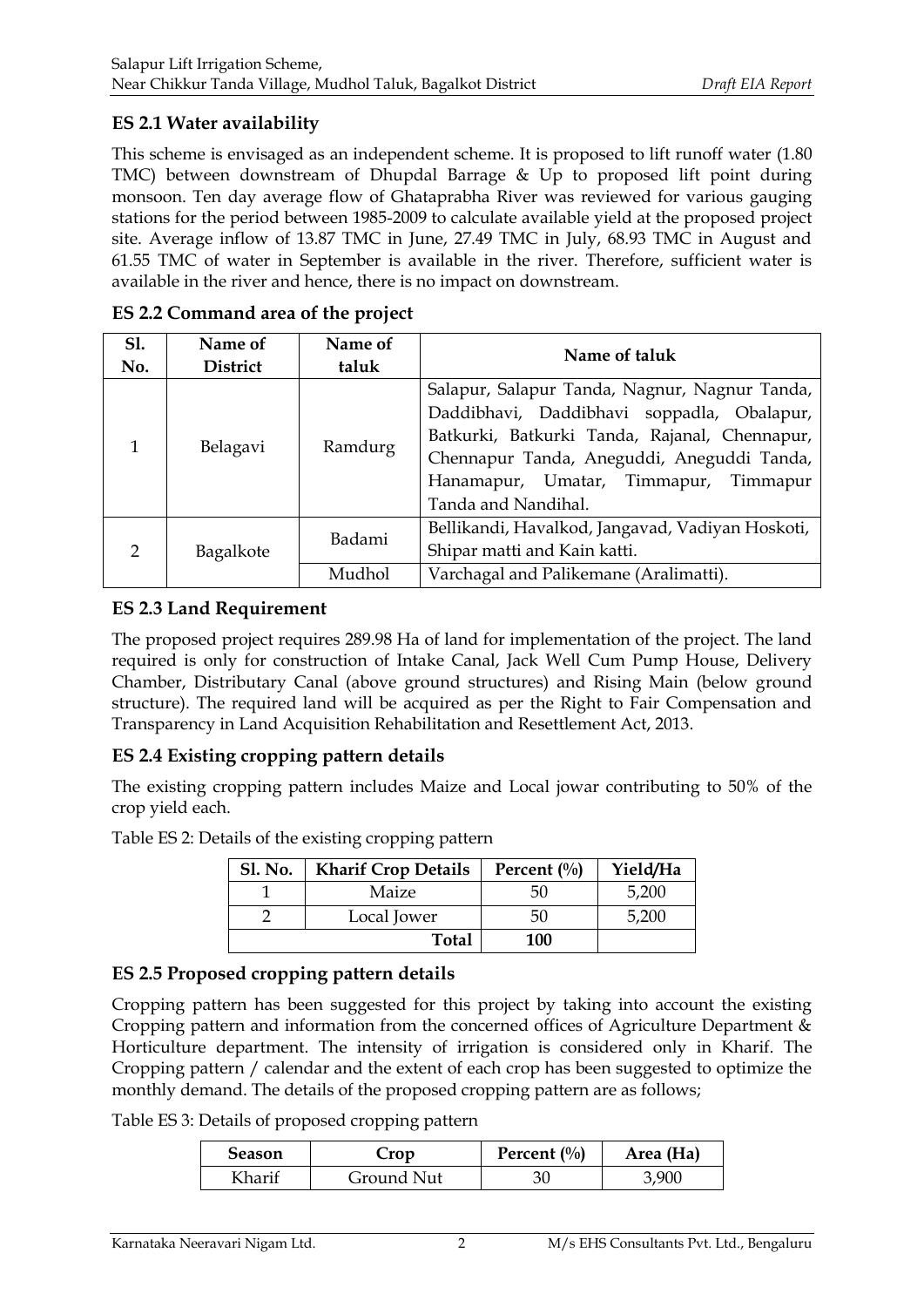| <b>Season</b> | Crop                | Percent $\left(\frac{0}{0}\right)$ | Area (Ha) |
|---------------|---------------------|------------------------------------|-----------|
|               | Hybrid Jowar        | 11                                 | 1,430     |
|               | <b>Hybrid Maize</b> | 23                                 | 2,990     |
|               | Bajra               | 36                                 | 4,680     |
|               | Total               | 100                                | 13,000    |

## **ES 3. Description of baseline environment**

In order to assess the baseline environmental status, command area, 10 Km radius from the main project components were considered and the data was collected during the period of Pre-monsoon (March, 2021–May, 2021) season. In addition to the baseline environmental monitoring, field inspection in the study area, collection of secondary information for all the environmental components and discussions with the officials and local public were conducted by the experts to establish realistic information on the area w.r.t the project.

#### **ES 3.1 Physical Environment**

#### **ES 3.1.1 Ambient Air quality**

Ambient Air Quality Monitoring was carried out at 5 locations for assessment of the existing status of air environment within the study area. The minimum and maximum level of Particulate Matter <2.5µ and <10µ recorded within the study area were in the range of 20.88  $\mu$ g/m<sup>3</sup> to 22.63  $\mu$ g/m<sup>3</sup> and 54.50  $\mu$ g/m<sup>3</sup> to 66.38  $\mu$ g/m<sup>3</sup> respectively. The minimum and maximum level of  $SO_2$  and  $NO<sub>X</sub>$  recorded within the study area was in the range of 4.05  $\mu$ g/m<sup>3</sup> to 4.83  $\mu$ g/m<sup>3</sup> and 17.91  $\mu$ g/m<sup>3</sup> to 20.29  $\mu$ g/m<sup>3</sup> respectively. As per Air Quality Index, Good and satisfactory ambient air quality can be observed in the study area.

#### **ES 3.1.2 Ambient Noise levels**

Ambient Noise Level Monitoring was carried out at 5 locations. The minimum and maximum noise level was found to be 47.91 dB (A) and 51.65 dB (A) during day time. The minimum and maximum noise level was found to be 36.53 dB (A) and 41.08 dB (A) during the night time. The results at all the locations were found to be within the prescribed standards by CPCB.

#### **ES 3.1.3 Surface Water**

Surface water sampling was carried out at 4 locations in the Ghataprabha river and the results shows that the pH ranges from 7.77 to 8.13, DO- 5.20 mg/L to 5.60 mg/L, BOD- 2.30 mg/L to 6.80 mg/L, EC- 552.00 μS cm-1 to 894.00 μS cm-1, TDS- 361.00 mg/L to 516.00 mg/L, Alkalinity- 120.00 mg/L to 250.00 mg/L, TH- 80.00 mg/L to 170.00 mg/L, Calcium- 20.00 mg/L to 40.00 mg/L, Fluoride- 0.23 mg/L to 0.52 mg/L, Chloride- 54.98 mg/L to 109.96 mg/L, Total coliform - 170 MPN/100 ml to 540 MPN/100 ml, E. coli – 1.8 MPN/100 ml to 2 MPN/100 ml. Water quality criteria of CPCB shows that, out of 4 samples, 1 sample belong criteria 'C' and 3 samples belongs to criteria 'D'. Therefore, all the water from the above locations is suitable for Drinking water source with conventional treatment.

#### **ES 3.1.4 Ground Water**

Ground water sampling was carried out at 5 locations and results shows that the pH ranges from 7.66 to 7.94, Temperature- 25.6- 27.8 °C, EC- 920 to 2190, Total Dissolved Solids- 578 mg/L to 1394 mg/L, Total Alkalinity- 250 mg/L to 350 mg/L, TH- 140 mg/L to 610 mg/L, Calcium-40 mg/L to 164 mg/L, Bicarbonates- 220 mg/L to 290 mg/L, Fluoride- 0.17 mg/L to 0.89 mg/L and Chloride- 44.99 mg/L to 299.91 mg/L. All the values are well within the standards (IS 10500:12 second Revision).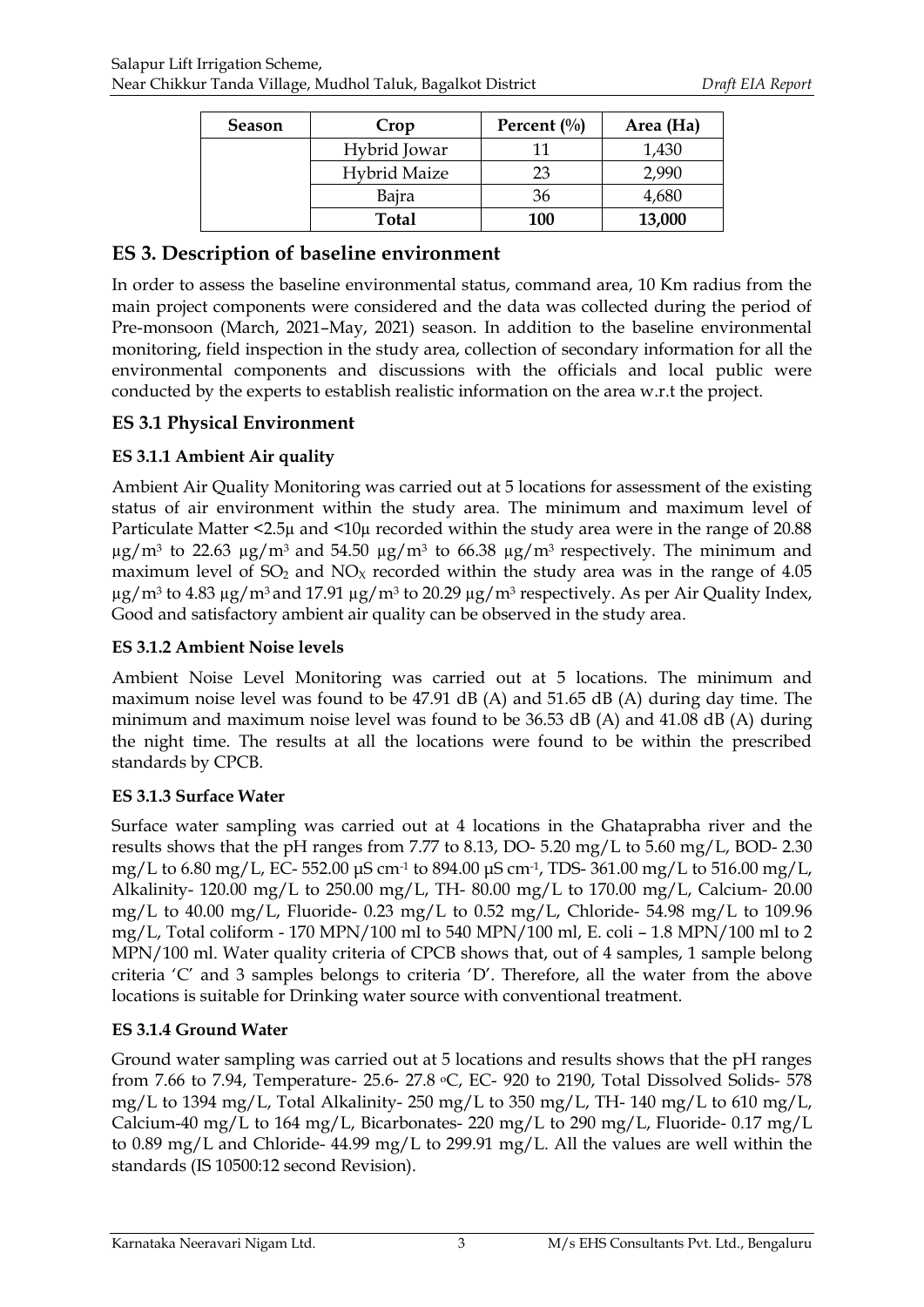### **ES 3.1.5 Soil characteristics**

The soil samples were collected from 8 locations and type of soils is mostly black soil with sandy loam and sandy clay loam soils. The results of physico-chemical analysis of the soil samples shows that the soil pH values range between 7.01 and 8.7 and most of the values belong to soil reaction index II and III, which shows that the soils of the study area are under the neutral range to Alkaline. The electrical conductivity of the soil samples were observed to be in the range between 18.6 to 525 µs/cm. Based on the rating chart of soil tests, all the soil samples belong to normal i.e., salt index I, whereas organic carbon content of soil samples were observed to range from 0.29 to 1.05%. As per the nutrient index, the organic carbon in soil samples was at low level in the study area. Similarly, the available phosphorus values are in High range.

#### **ES 3.1.6 Land use assessment**

Land use land cover of the study area of 537.77 Sq.Km indicates that, the area is predominantly covered with Agriculture Land (41.47%) followed by Plantation/Vegetation (19.84%) and Scrub land (17.39%).

| Sl <sub>No</sub> | <b>LULC Class</b>     | Area in Sq Km | Area in $\%$ |
|------------------|-----------------------|---------------|--------------|
| 1                | Agricultural Land     | 222.96        | 41.47        |
| $\overline{2}$   | Built Up              | 10.69         | 1.99         |
| 3                | Fallow Land           | 77.48         | 14.41        |
| 4                | Plantation/Vegetation | 106.66        | 19.84        |
| 5                | Quarry                | 21.70         | 4.04         |
| 6                | Scrub Land            | 93.51         | 17.39        |
| 7                | Water Body            | 4.69          | 0.87         |
|                  | Total                 | 537.70        | 100.00       |

Table ES 4: Land use/land cover classification in the study area

# **ES 3.2 Biological Environment**

A total of 5 (n=21) tree species were recorded along the project components belonging to 3 families. The Predominant species recorded in Project site is *Azadirachta indica* A. Juss. (n=10) followed by *Dalbergia sissoo* DC. (n=4). *Acacia nilotica*, *Azadirachta indica* and *Syzygium cumini* are Least Concern and remaining species are not assessed as per the IUCN conservation status, 2021. None of the species belongs to the RET category, all the recorded species are common to the region. The Dominant avifaunal species were Spotted Dove (n=24), Ashy Crowned Sparrow lark (n=18), little egret (n=17) and Jungle Babbler (n=16). River tern belongs to vulnerable category and Black-headed ibis & Woolly-necked stork Near Threatened category as per the IUCN conservation status, 2021. Further, Brahminy kite, Indian Peafowl and Black-headed ibis falls under schedule I of Wildlife (Protection) Act, 1972.

A total of 10 species (N=109) belonging to 8 families were recorded. *Eucalyptus tereticornis* L. (n=43), *Euphorbia tirucalli* L. (n=24), *Azadirachta indica* A. Juss. (n=19) and *Albizia amara* (Roxb.) B. Boivin (n=8) were the predominant species recorded in Command Area. *Chloroxylon swietenia* DC belongs to vulnerable category as per the IUCN conservation status, 2021 rest of the species were Least concern. All the species recorded are common to the region and no RET species were recorded. A total of 53 Avi-faunal species (n=488) recorded during the studies. The most dominant Avi-faunal species recorded in the study area are Lesser whistling duck (n=69), Red vented Bulbul (n=36), Little egret (n=35) and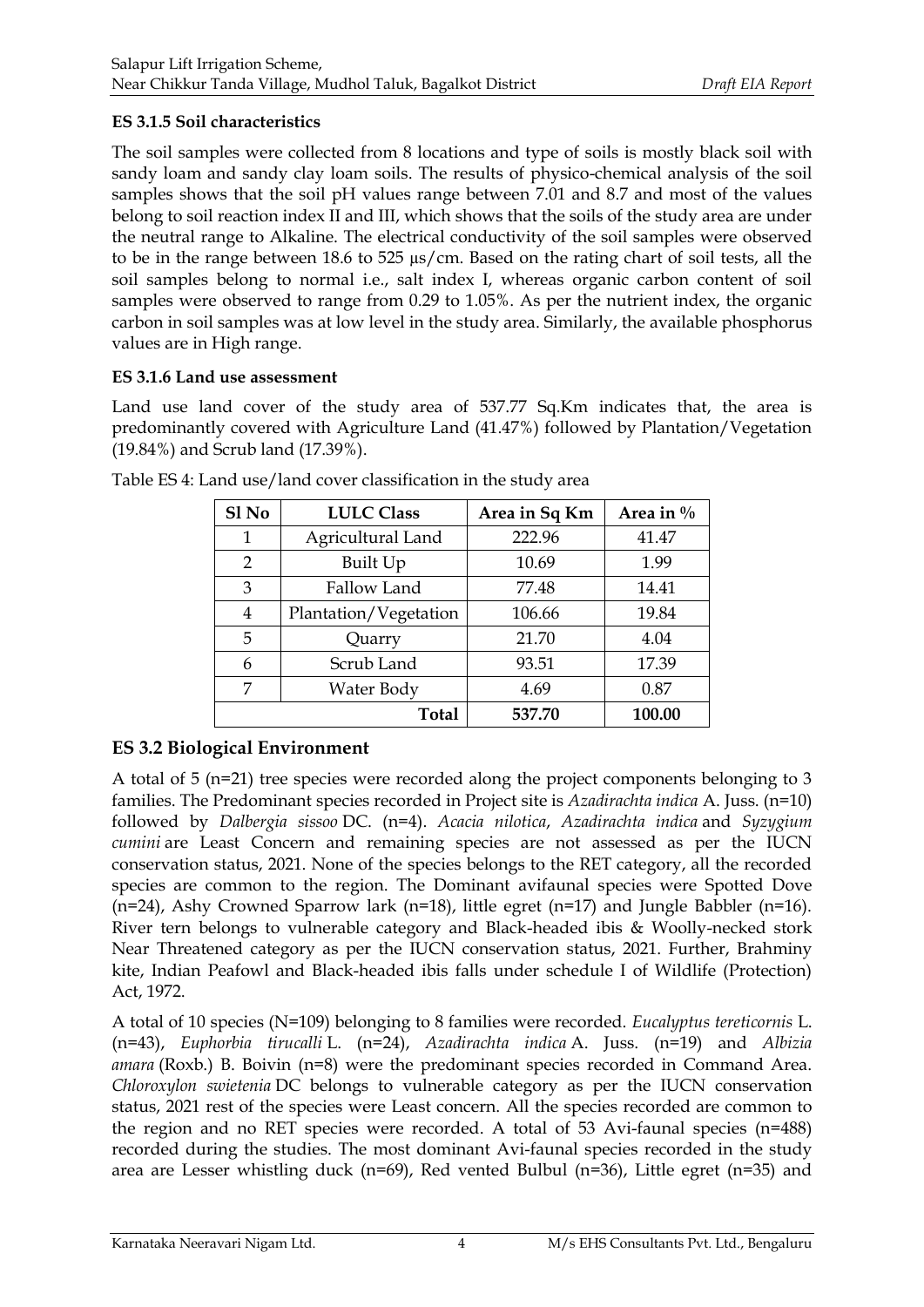Barn swallow (n=30). Among 53 species, River tern belongs to Vulnerable category and Black-headed ibis, Oriental White Ibis and White-necked stork belongs to Near Threatened, where remaining birds belongs to Least Concern As per the IUCN conservation status, 2021. Black Kite, Black-shouldered Kite, Eurasian spoonbill and Indian Peafowl falls under schedule I of Wildlife (Protection) Act, 1972. The study area falls under Northern Dry Zone and tropical monsoon climate. There are no protected area and wildlife corridors in the Command area.

## **ES 3.3 Socio-economic Environment**

The total land required for the construction of the proposed project components is 289.98 Ha and the project does not involve any R&R activities. A micro level assessment of the socioeconomic environment obtaining in the Project Impact Area (comprising villages and habitations within 10 km radius from the proposed project site) was made through field surveys of 4093 households were selected randomly across 8 villages with in the study area, for Household and Focus Group Discussion survey methods. The focus of micro level assessment was on understanding the socio-economic conditions of the households in terms of family size, livelihoods pursued, income and expenditure patterns, housing conditions, education and health status. In addition, impression and perceived both positive and negative impacts of the proposed project was gathered during household surveys and indepth discussions with key informants.

During the Household and Focus Group Discussion surveys, it was revealed that nearly 98% of the respondents were aware of the proposed lift irrigation scheme and feels that irrigation projects are necessary to fulfill Irrigation needs. Development planned projects are necessary to uplift standard of living of the people, revives economies and alleviate poverty. The proposed project increasing agricultural jobs, Rain fed lands will be converted to irrigated/wet lands and changes the cropping pattern. With rising literacy levels and awareness about growing opportunities, the youth in the area are focused more on non-farm sector and service sector employment. There are however apprehensions about the negative impacts of land acquisition for the proposed project. The perceptions of the respondents in surrounding areas are summarized as follows:

- The groundwater resources in the command area may increase.
- Development of the secondary sector in the area has positively contributed to induced development leading to creation of multiplier self and wage employment opportunities.
- Expected local employments during construction and operation phases (Agricultural allied activities)
- It may help to increase animal husbandry activities in the command area of the project.
- It would help further strengthen infrastructure development in the area.
- In few villages people are opposing the project due to land acquisition (they are losing their lands for the proposed project activities whereas they are not benefitting under this scheme). Chawadapur, Lokapur, Chikkur (land acquisition) villages are not irrigating under this scheme.
- Land losers were demanded one time settlement of compensation for the loss of land.
- Villages in the command Area are expecting high agricultural crop yields and change in existing cropping pattern.
- Farmers were requesting concerned authorities to complete the project as soon as possible.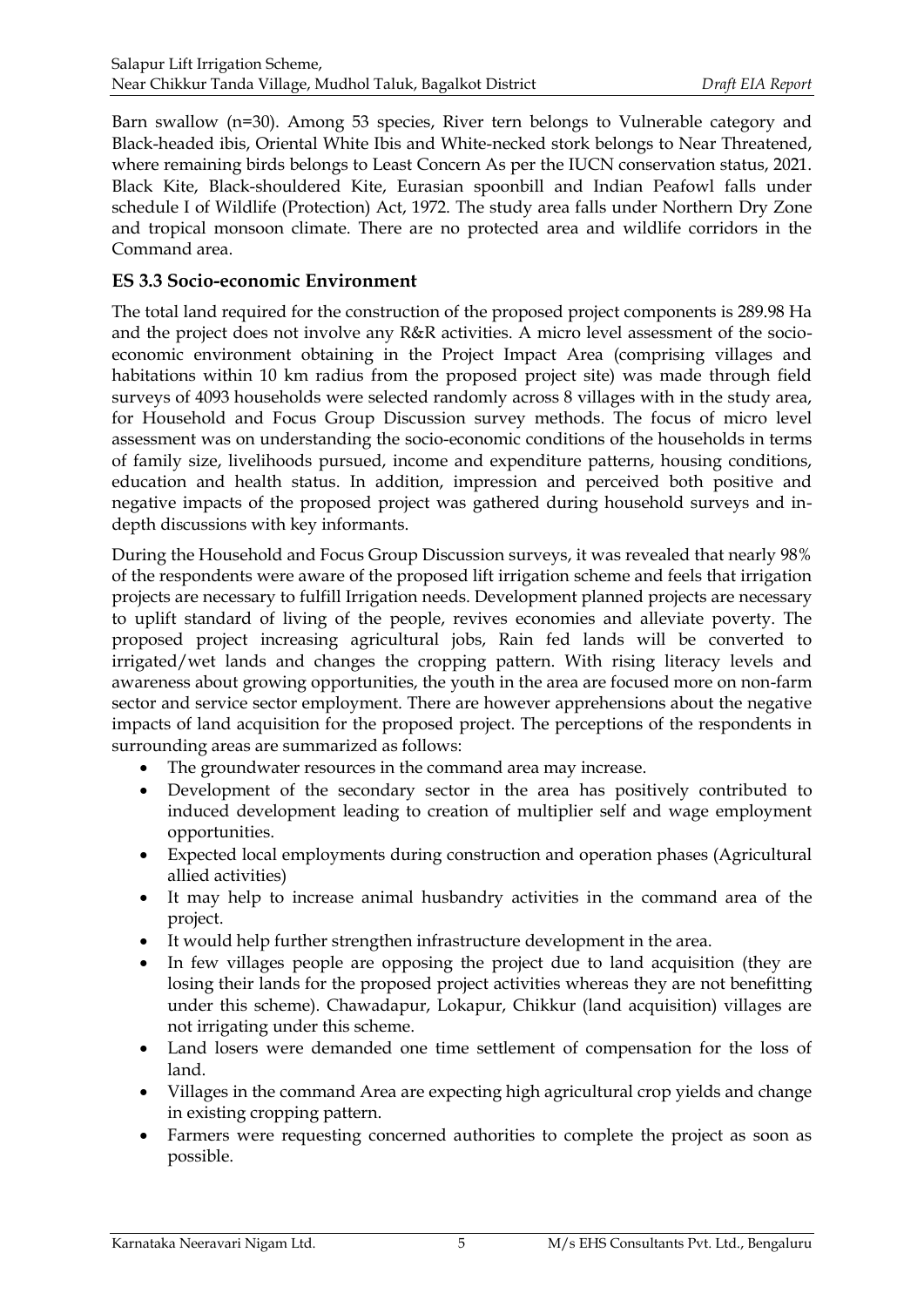- Farmers whose agricultural lands are located nearby project components expressed that their Agricultural yield may be affected due to construction activities.
- Local people expressed that the excavated muck shall be reutilized for covering the Rising Main immediately upon its installation belowground.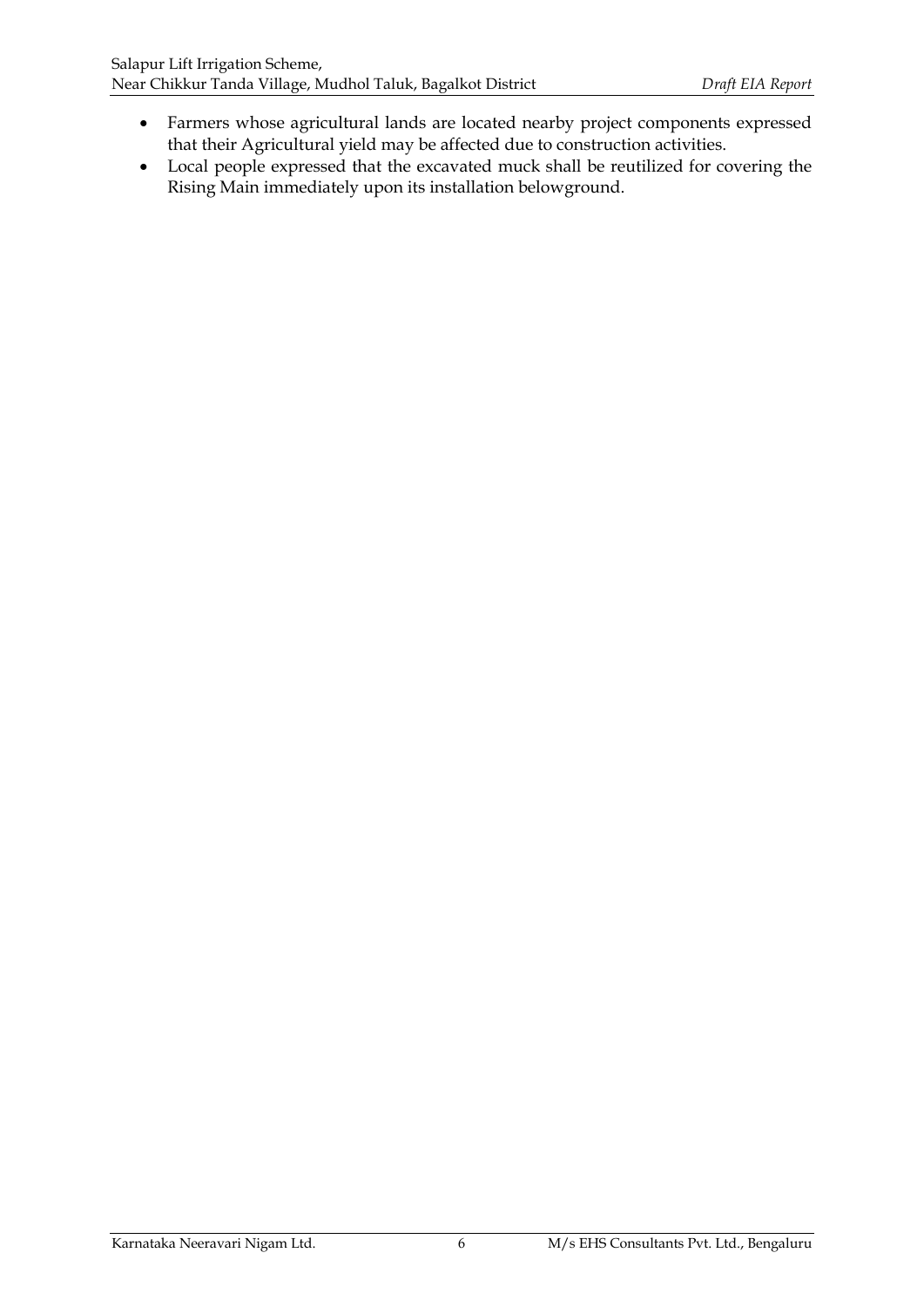| <b>S1.</b><br>No. | Environmental<br>attribute | Activity                                                                                                                 | Impact                                                                                                                                                                                                                                                                                                                                                                                                                                                                                                                                                                                                                                                                                                                                                                                                                                                             | <b>Mitigation Measures</b>                                                                                                                                                                                                                                                                                                                                                                                                                                                                                                                                                                                                                                                                                                                                                                                                                                                                                                                             |
|-------------------|----------------------------|--------------------------------------------------------------------------------------------------------------------------|--------------------------------------------------------------------------------------------------------------------------------------------------------------------------------------------------------------------------------------------------------------------------------------------------------------------------------------------------------------------------------------------------------------------------------------------------------------------------------------------------------------------------------------------------------------------------------------------------------------------------------------------------------------------------------------------------------------------------------------------------------------------------------------------------------------------------------------------------------------------|--------------------------------------------------------------------------------------------------------------------------------------------------------------------------------------------------------------------------------------------------------------------------------------------------------------------------------------------------------------------------------------------------------------------------------------------------------------------------------------------------------------------------------------------------------------------------------------------------------------------------------------------------------------------------------------------------------------------------------------------------------------------------------------------------------------------------------------------------------------------------------------------------------------------------------------------------------|
| 1                 | Air Pollution              | Site preparation,<br>construction<br>activities,<br>transportation of raw<br>materials, earth work,<br>DG operation etc. | Dust entrained during onsite travel on<br>paved and unpaved surfaces<br>Exhaust from the Diesel construction<br>equipment used for site preparation,<br>excavation,<br>grading,<br>trenching,<br>tunnelling and construction of onsite<br>structures<br>Exhaust from water trucks used to<br>control construction dust emissions<br>Exhaust from pickup trucks and Diesel<br>trucks used to transport workers and<br>materials around the construction site<br>Exhaust from Diesel trucks used to<br>$\bullet$<br>deliver concrete, fuel, and construction<br>supplies to the construction site.<br>The typical day Air Quality model<br>output reveals that the predicted GLC<br>for Particulate matter of maximum<br>concentration will be 128.89 µg/m <sup>3</sup><br>(without mitigation measures) 10.07<br>$\mu$ g/m <sup>3</sup> (with mitigation measures). | The vehicle speed limit restricted to 10<br>$\bullet$<br>kmph within the construction site.<br>Any construction vehicle not meeting<br>the emission norms standards not being<br>allowed within the construction site and<br>emission certificate made mandatory for<br>the same and this is strictly enforced on<br>the transport contractors to abide by the<br>same.<br>Water sprinkling done in all the dust<br>generating activities like site clearing,<br>levelling, excavation, material handling<br>etc to suppress the dust.<br>Vehicles delivering loose and fine<br>materials like sand and fine aggregates<br>covered by tarpaulin sheets to reduce<br>spills on roads so as to avoid fugitive<br>emissions.<br>DG sets engaged in the construction site<br>equipped with suitable stack height.<br>Monthly<br>Ambient<br>Air<br>Quality<br>Monitoring is being carried out to assess<br>the pollution load during construction<br>phase. |
| $\overline{2}$    | Noise Pollution            | Concrete Batch Plant,<br>movement of<br>construction<br>Machinery,                                                       | Construction activities are expected to<br>produce noise levels in the range of 85<br>$-90$ dB (A).<br>Noise generation during construction                                                                                                                                                                                                                                                                                                                                                                                                                                                                                                                                                                                                                                                                                                                        | Selection of low noise<br>generating<br>machinery/equipment.<br>Provision of protective devices like ear<br>muff/ plugs to the workers.                                                                                                                                                                                                                                                                                                                                                                                                                                                                                                                                                                                                                                                                                                                                                                                                                |

# **ES 4. Anticipated Environmental Impacts and Mitigation measures**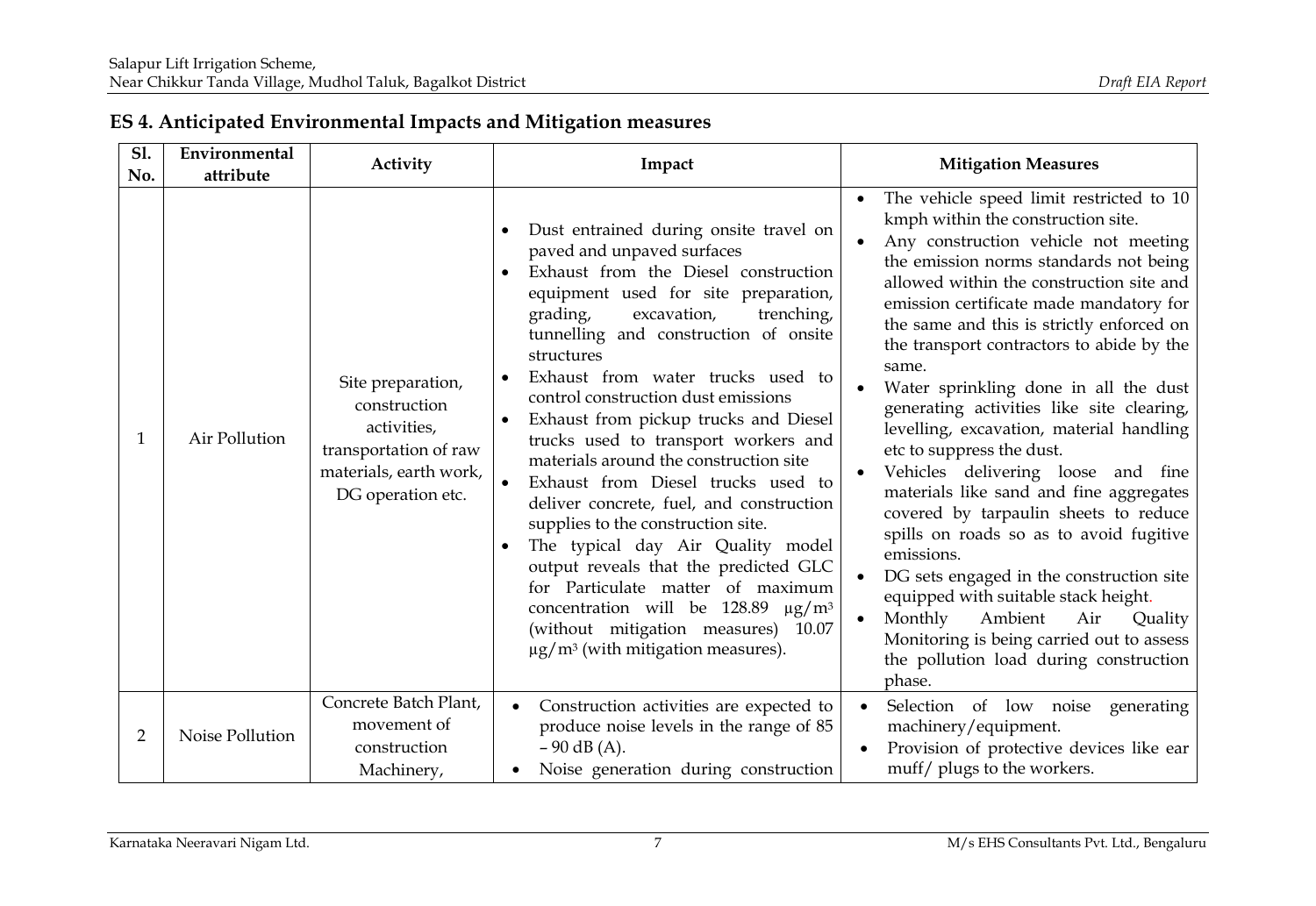| <b>S1.</b><br>No. | Environmental<br>attribute | Activity                                                                                                                    | Impact                                                                                                                                                                                                                                                                                                                                                                                                                                                                                                                                                                                                                                                                                                        | <b>Mitigation Measures</b>                                                                                                                                                                                                                                                                                                                                                                                                                                                                                                                                                                                                                                                                                              |
|-------------------|----------------------------|-----------------------------------------------------------------------------------------------------------------------------|---------------------------------------------------------------------------------------------------------------------------------------------------------------------------------------------------------------------------------------------------------------------------------------------------------------------------------------------------------------------------------------------------------------------------------------------------------------------------------------------------------------------------------------------------------------------------------------------------------------------------------------------------------------------------------------------------------------|-------------------------------------------------------------------------------------------------------------------------------------------------------------------------------------------------------------------------------------------------------------------------------------------------------------------------------------------------------------------------------------------------------------------------------------------------------------------------------------------------------------------------------------------------------------------------------------------------------------------------------------------------------------------------------------------------------------------------|
|                   |                            | movement of vehicles<br>for unloading of<br>construction materials<br>etc.                                                  | activity will affect the health on<br>working and residing population.                                                                                                                                                                                                                                                                                                                                                                                                                                                                                                                                                                                                                                        | The high noise zones at site will be<br>demarcated<br>and<br>provided<br>with<br>enclosures & barriers.<br>Construction equipment generating<br>minimum noise and vibration will be<br>chosen<br>Speed limit for vehicles carrying<br>construction<br>materials<br>will<br>be<br>maintained within 15-20 kmph.<br>D.G. Sets with acoustic enclosures<br>complying to Environment (Protection)<br>Rules will be provided.                                                                                                                                                                                                                                                                                                |
| 3                 | <b>Water Pollution</b>     | Improper disposal<br>and management of<br>earth work, debris,<br>sewage from labour<br>camps, waste disposal<br>activities, | Impact on water quality during<br>construction phase will be mainly due<br>to sewage generated from the work<br>station of construction workers.<br>Stagnated water in construction sites<br>will result in creation of mosquitoes<br>breeding sites and impact is anticipated<br>on health of the workforce affecting<br>their productivity through infection<br>unhygienic<br>and<br>also<br>causes<br>environment.<br>Insanitary conditions and unscientific<br>treatment and disposal of sewage from<br>labor camps area will lead to sub-<br>surface soil pollution and<br>also<br>contaminate ground water through<br>infiltration factors, thereby, ground<br>water quality of the region is affected. | For the construction worker's temporary<br>sanitation facility (mobile STP's) will be<br>created for the disposal of sewage<br>generated.<br>Temporary drainage arrangements will<br>be undertaken around construction<br>spots to avoid stagnation of water. The<br>channelized water will be collected in<br>temporary sedimentation tank. The<br>supernatant water will then be pumped<br>and reused for dust suppression<br>purposes around the construction site<br>and also around vehicle haul roads<br>plying to & fro from the site.<br>Solid wastes from the labour camps will<br>be segregated into organic & inorganic<br>wastes through different coloured bins<br>(Blue Bin for dry waste & Green Bin for |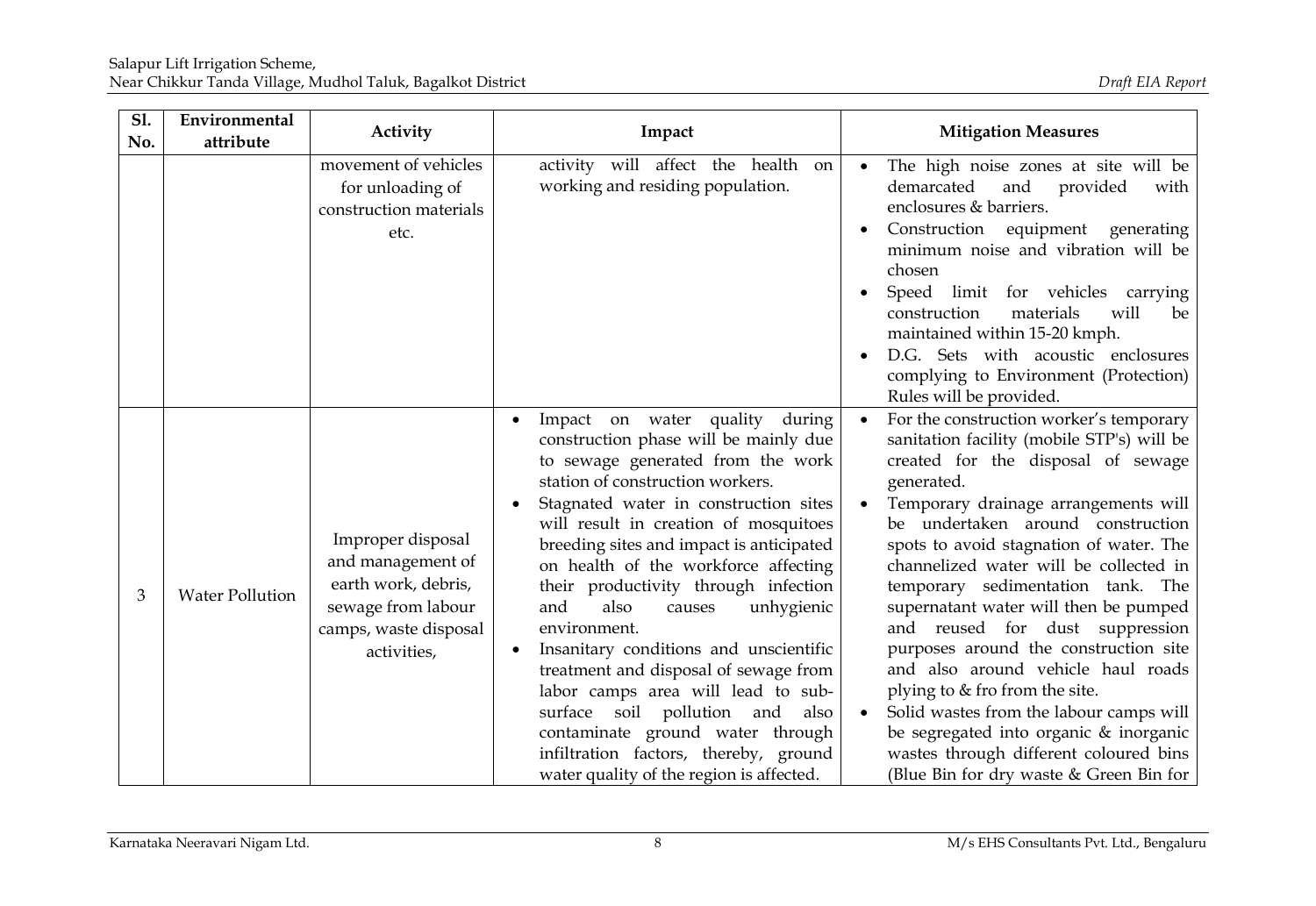| <b>S1.</b><br>No. | Environmental<br>attribute | Activity                                                                                                                 | Impact                                                                                                                                                                                                                                                                                                                                                                                                              | <b>Mitigation Measures</b>                                                                                                                                                                                                                                                                                                                                                                                                                                                                                                                                                                        |
|-------------------|----------------------------|--------------------------------------------------------------------------------------------------------------------------|---------------------------------------------------------------------------------------------------------------------------------------------------------------------------------------------------------------------------------------------------------------------------------------------------------------------------------------------------------------------------------------------------------------------|---------------------------------------------------------------------------------------------------------------------------------------------------------------------------------------------------------------------------------------------------------------------------------------------------------------------------------------------------------------------------------------------------------------------------------------------------------------------------------------------------------------------------------------------------------------------------------------------------|
|                   |                            |                                                                                                                          | Improper collection, handling<br>&<br>$\bullet$<br>disposal of solid wastes (organic solid<br>waste) from labor camps will result in<br>formation<br><sub>of</sub><br>leachate<br>under<br>precipitation/rainy days and thereby<br>directly contaminating the surface<br>water through runoff & indirectly<br>affects the ground water quality of the<br>region through infiltration factors                        | Wet waste) located at different places<br>within the camps.                                                                                                                                                                                                                                                                                                                                                                                                                                                                                                                                       |
| 4                 | Hydrology and<br>Geology   | Construction<br>activities                                                                                               | Impact on Geology due to top soil<br>excavation, Blasting of Rock if any in<br>the foundation pits pertaining to<br>Infrastructure Building.<br>Collapse of blasted portion of rock and<br>fly rock due to blasting anticipated.<br>Providing irrigation facilities to the<br>13,000 Ha of the command area of<br>Belagavi<br>and Bagalkot<br><b>Districts</b><br>enhances the ground water table of the<br>region. | The collapse can be avoided by<br>formation of benches of 1.5 m to 3.0 m<br>height for working conveniently and<br>making access to sub surface levels for<br>pit formation.<br>As the underlying rock Granite gneiss<br>which is massive and hard it requires<br>blasting and fly rock is inevitable for<br>which controlled blasting by deploying<br>time delay detonators, placing of moist<br>clay bags. Provision of earplugs and<br>goggles to workmen is suggested.<br>Catchment area treatment will be<br>planned to enhance the ground water<br>levels and to increase the surface flow. |
| 5                 | Soil Quality               | Land acquisition,<br>removal of vegetation,<br>construction<br>activities, improper<br>storage of muck,<br>labour camps. | Temporary loss of soil will<br>be<br>envisaged during the construction<br>phase near construction site, temporary<br>offices, worker's camps, stockyards,<br>borrow areas, etc.,.<br>Compaction of soil will occur,                                                                                                                                                                                                 | Non agriculture land will be chosen for<br>construction of labor camps.<br>All the existing roads will be upgraded<br>to avoid creation of haul roads.<br>Maintenance works will be undertaken<br>at the designated construction yards                                                                                                                                                                                                                                                                                                                                                            |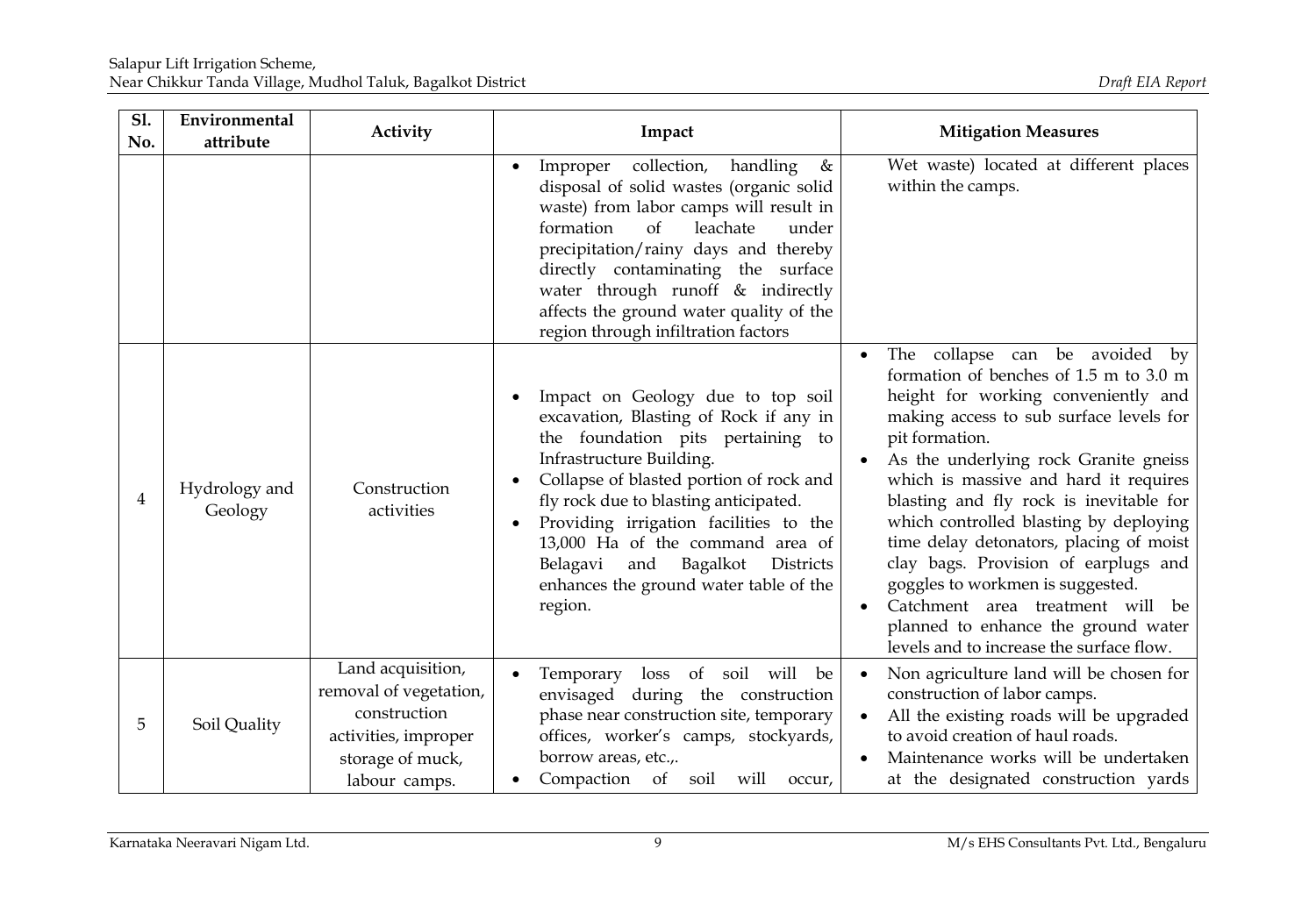| <b>S1.</b><br>No. | Environmental<br>attribute    | Activity                                                                                             | Impact                                                                                                                                                                                                                                                                                                                                                                                                                                                                                                                                                                                                                                                          | <b>Mitigation Measures</b>                                                                                                                                                                                                                                                                                                                                                                                                                                                                                                                                                                                                                                           |
|-------------------|-------------------------------|------------------------------------------------------------------------------------------------------|-----------------------------------------------------------------------------------------------------------------------------------------------------------------------------------------------------------------------------------------------------------------------------------------------------------------------------------------------------------------------------------------------------------------------------------------------------------------------------------------------------------------------------------------------------------------------------------------------------------------------------------------------------------------|----------------------------------------------------------------------------------------------------------------------------------------------------------------------------------------------------------------------------------------------------------------------------------------------------------------------------------------------------------------------------------------------------------------------------------------------------------------------------------------------------------------------------------------------------------------------------------------------------------------------------------------------------------------------|
|                   |                               |                                                                                                      | particularly on haul roads during site<br>clearance due to movement of heavy<br>machinery and vehicles and during<br>setting up of construction camps and<br>stockyards.<br>Contamination of soil will take place<br>due to maintenance of machinery,<br>operation of DG sets, oil spills from the<br>operation of mechanical works, etc.,<br>Leaching of solid waste generated from<br>labour camps affects the soil quality.<br>Over usage of water for crops leads to<br>salinity of the soil.                                                                                                                                                               | with leak proof polythene as floor<br>material to avoid spillage of oil and any<br>other contamination of soil.<br>The solid waste generated from the<br>labor camp will be segregated and<br>handover to authorized vendor.<br>The piped irrigation facility in the<br>command area will not create soil<br>salinity.                                                                                                                                                                                                                                                                                                                                               |
| 6                 | Solid &<br>Hazardous<br>Waste | Improper storage and<br>management of earth<br>works, sewage and<br>solid waste from labor<br>camps, | Construction activities generate wastes<br>earthworks,<br>excavated<br>such<br>as;<br>construction waste, and municipal<br>wastes etc. which causes unaesthetic<br>conditions leading to health problems.<br>Improper disposal of sewage (11.25<br>KLD) and solid wastes (45 Kg/day)<br>from labor camps area leads to the<br>formation of leachate thereby causing<br>soil pollution, surface and ground<br>water pollution.<br>Indiscriminate plastic waste disposal<br>on land makes the land infertile due to<br>its impervious nature.<br>Used oils generated from DG sets affect<br>soil and aquatic biota upon entry into<br>soil and water environment. | Solid and hazardous wastes generated<br>will be stored in the leak proof bins.<br>Scientific segregation of solid waste at<br>site and regular disposal to Mudhol<br>landfill. Storage area of $10 \times 10$ m will be<br>covered with zinc sheets and the ground<br>will be covered with impervious layer to<br>avoid leachate run off.<br>Plastic waste will be segregated at<br>source and handed over to KSPCB<br>authorized recyclers.<br>Mobile STPs are used to treat the<br>sewage generated from labor camps and<br>solid waste generated<br>shall<br>be<br>segregated, stored in separate bins and<br>disposed off to KSPCB authorized<br>disposal sites. |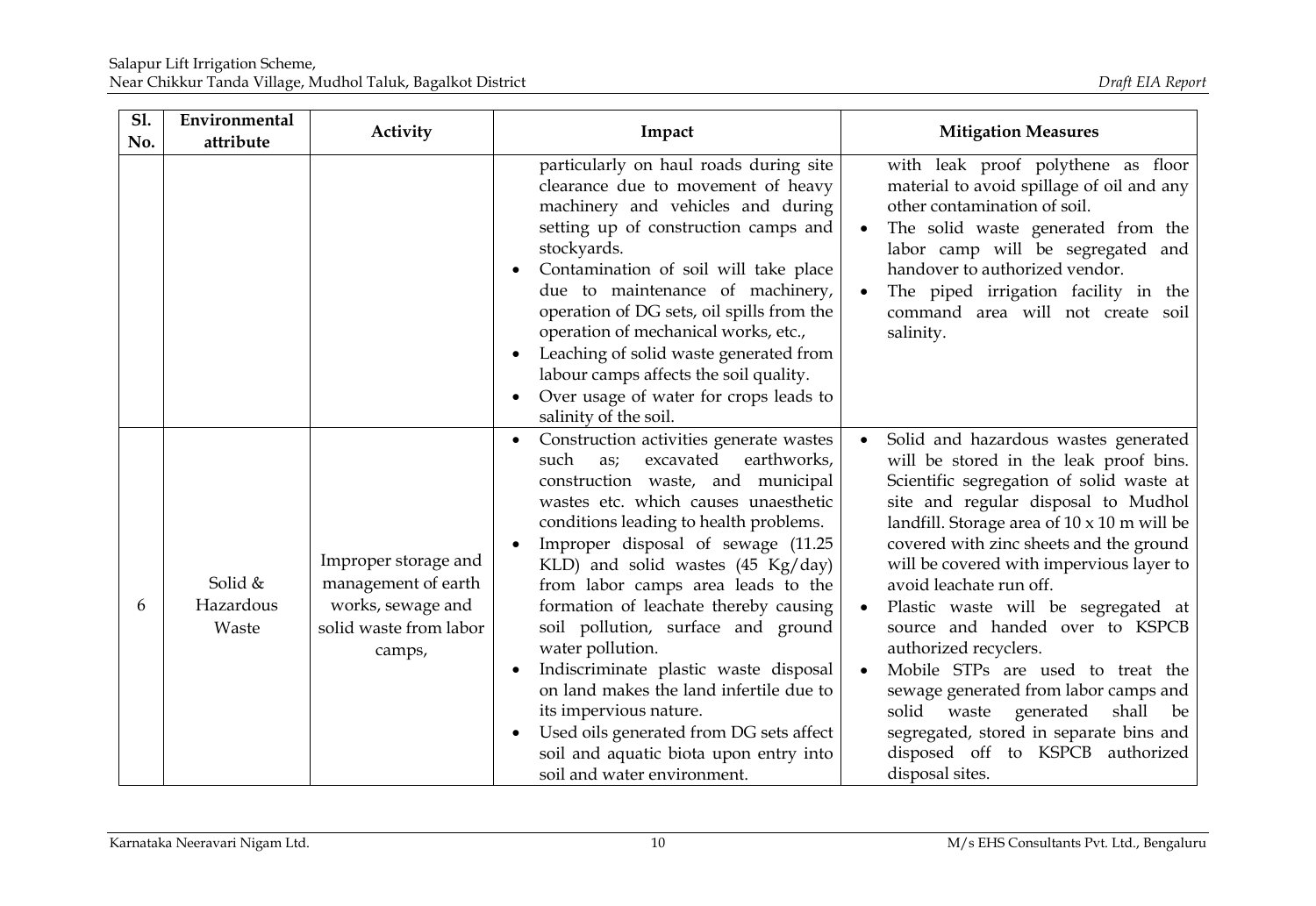| <b>S1.</b><br>No. | Environmental<br>attribute  | Activity                                            | Impact                                                                                                                                                                                                                                                                                                                                                                                                                                                                                                                                                                                                                                                                          | <b>Mitigation Measures</b>                                                                                                                                                                                                                                                                                                                                                                                                                                                                                                                                                                                                                                               |
|-------------------|-----------------------------|-----------------------------------------------------|---------------------------------------------------------------------------------------------------------------------------------------------------------------------------------------------------------------------------------------------------------------------------------------------------------------------------------------------------------------------------------------------------------------------------------------------------------------------------------------------------------------------------------------------------------------------------------------------------------------------------------------------------------------------------------|--------------------------------------------------------------------------------------------------------------------------------------------------------------------------------------------------------------------------------------------------------------------------------------------------------------------------------------------------------------------------------------------------------------------------------------------------------------------------------------------------------------------------------------------------------------------------------------------------------------------------------------------------------------------------|
|                   |                             |                                                     | Unused iron and welding electrodes<br>(5% of total steel requirement) is<br>during<br>expecting<br>construction<br>activities. Improper handling of these<br>affects surface water quality and<br>aquatic life.                                                                                                                                                                                                                                                                                                                                                                                                                                                                 | The leftovers of welding electrodes and<br>iron components will be handed over to<br>the nearby engineering works centre so<br>as to remould and reuse them for<br>making other iron works.                                                                                                                                                                                                                                                                                                                                                                                                                                                                              |
| 7                 | Land Use                    | Construction<br>activities                          | A minor change in land use land<br>cover/topography in the command<br>area is anticipated due to the<br>construction of Project components<br>such as intake canal, Jackwell cum<br>house, Delivery Chamber,<br>pump<br>Distributary Canals.                                                                                                                                                                                                                                                                                                                                                                                                                                    | Upon implementation of the project<br>drought prone areas of the command<br>area will be converted into irrigated<br>which<br>leads<br>land<br>to<br>restoration/improvement of Land use<br>and land cover of the region.                                                                                                                                                                                                                                                                                                                                                                                                                                                |
| 8                 | Ecology and<br>Biodiversity | Construction<br>activities, movement<br>of vehicles | Deposition of dust due to construction<br>activities will affect the photosynthetic<br>activities of the vegetation.<br>Construction activities and movement<br>of vehicles creates noise which may<br>affect the behavior of faunal species in<br>the region.<br>The project requires about 289.98 Ha of<br>land for the construction of project<br>components which also falls in the<br>agricultural land which leads to loss of<br>habitat and affects the behavioral<br>activities of the faunal species adapted<br>to these agricultural lands.<br>About 19 trees will be removed during<br>the construction of project component.<br>The chances of fishes moving in the | Regular sprinkling of water alongside of<br>construction activity is necessary to<br>avoid dust deposition on the vegetation.<br>Construction activities and vehicular<br>movements will be restricted in day<br>time to minimize the disturbance to the<br>faunal and avi-faunal species resident to<br>the area<br>Agroforestry activities will be done in<br>the command area to enhance the<br>greenery in the region thereby<br>providing the habitat for the faunal and<br>avifaunal species.<br>The trees removed during construction<br>will be compensated through green belt<br>development. Green belt development<br>activities should be carried out as per |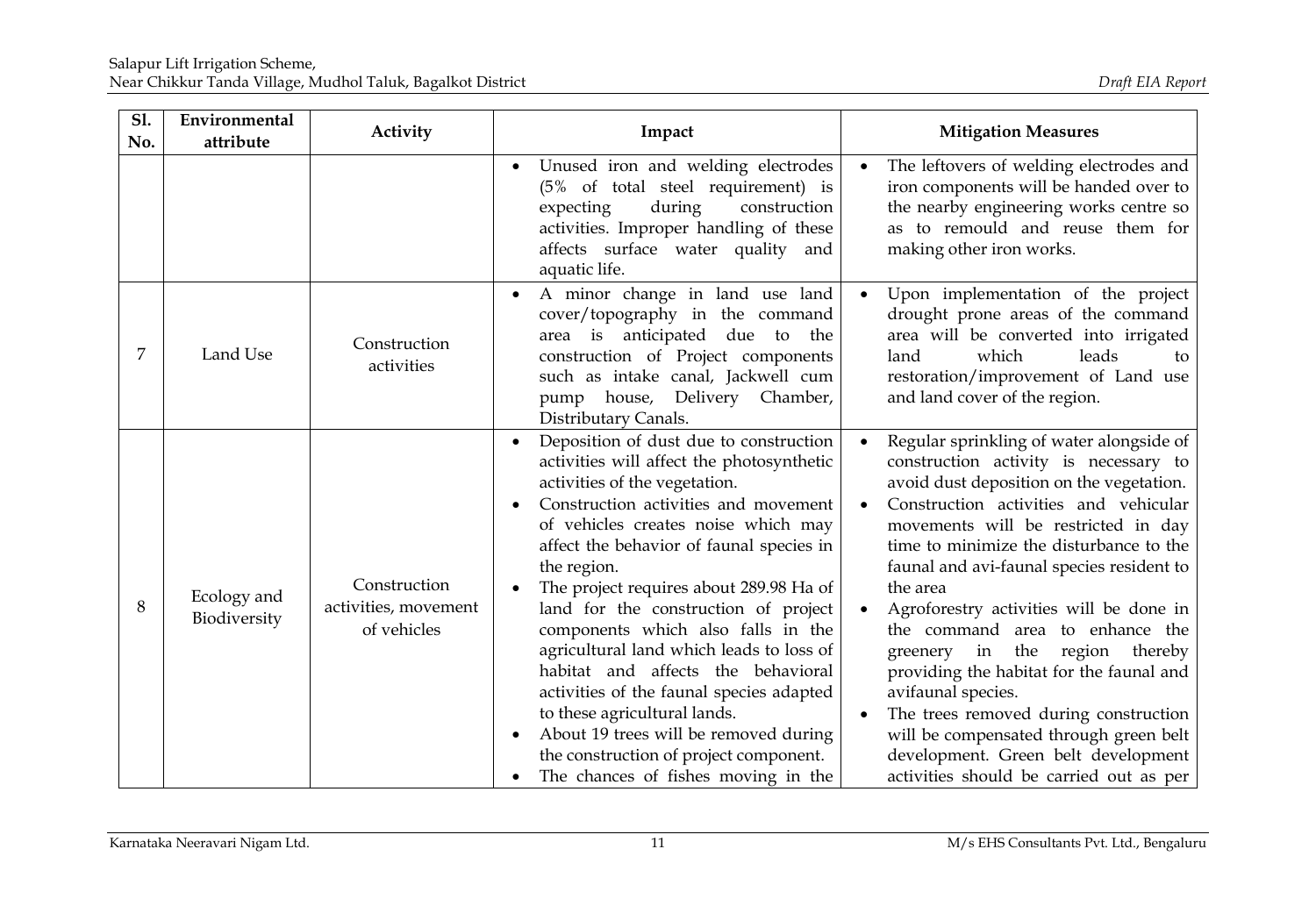| <b>S1.</b><br>No. | Environmental<br>attribute | Activity         | Impact                                                                                                                                                                                                                                                                                                                                                                 | <b>Mitigation Measures</b>                                                                                                                                                                                                                                                                                                                                                     |
|-------------------|----------------------------|------------------|------------------------------------------------------------------------------------------------------------------------------------------------------------------------------------------------------------------------------------------------------------------------------------------------------------------------------------------------------------------------|--------------------------------------------------------------------------------------------------------------------------------------------------------------------------------------------------------------------------------------------------------------------------------------------------------------------------------------------------------------------------------|
|                   |                            |                  | intake canal towards Pump house will<br>be anticipated. Because of which, loss<br>of species will be anticipated and in<br>turn leads to blockage of pumps.                                                                                                                                                                                                            | CPCB guidelines.<br>Fish mesh will be provided near the<br>Intake floor levels so as to arrest entry of<br>fishes inside the Pump.                                                                                                                                                                                                                                             |
| 9                 | Social Economic            | Land acquisition | Project requires acquisition of 289.98<br>Ha of land.<br>Livelihood may be affected due to land<br>$\bullet$<br>loss.<br>Improvements in the annual incomes<br>of about 20% p.a in the command area<br>villages.<br>During the influx of migrants, there is a<br>possibility new health's problem or<br>diseases aggravate due to the change in<br>population density. | Compensation will provide as per 2013<br>Right to Fair Compensation and<br>Transparency in Land Acquisition,<br>Rehabilitation and Resettlement Act.<br>Creation of employment opportunities<br>for skilled & semi-skilled workers a total<br>150 nos. during construction and<br>operation phase.<br>During construction phase Drinking<br>water facility should be provided. |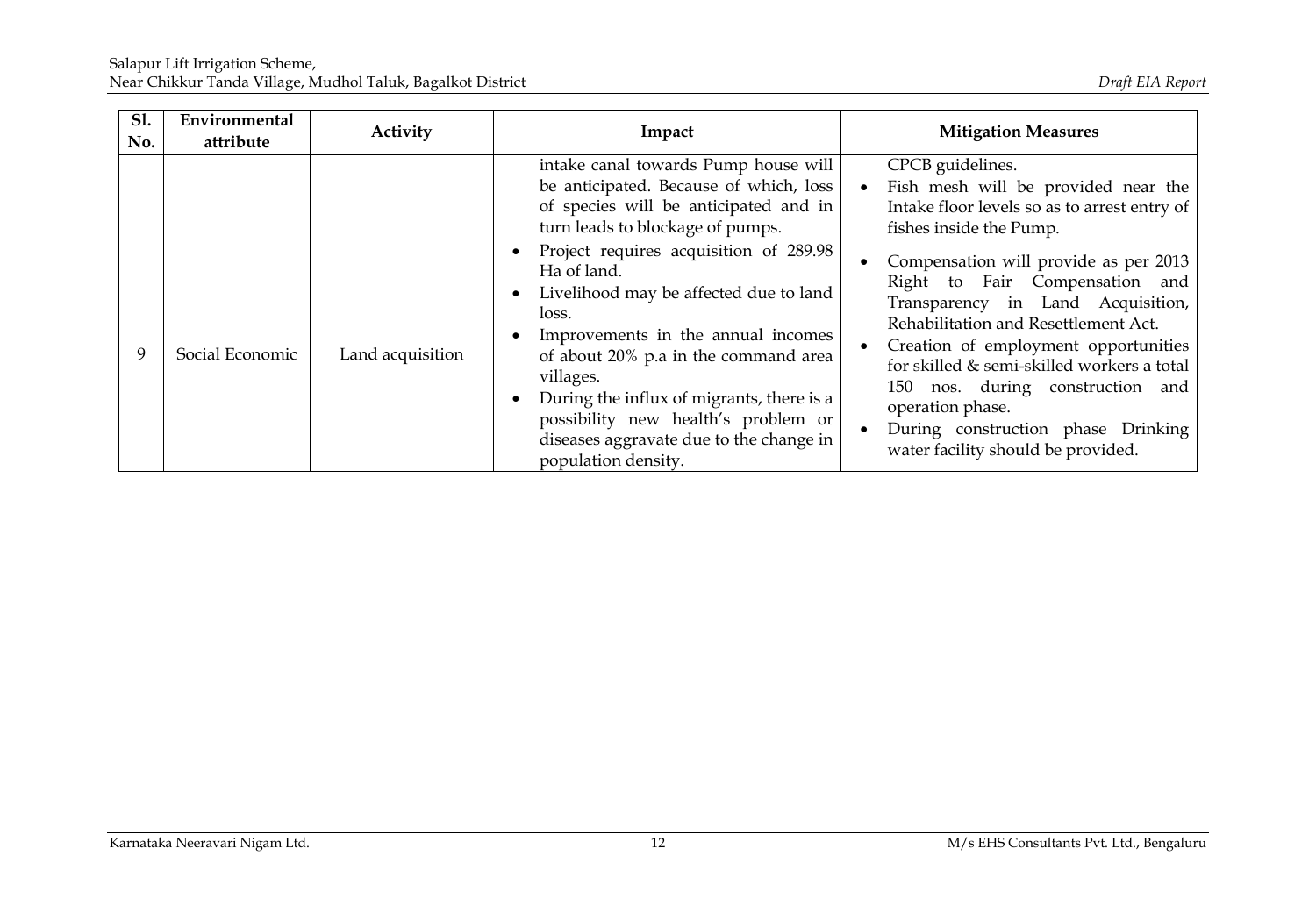# **ES 5. Environmental Monitoring Programme**

Environmental Monitoring Programme will be carried out during both construction phase (2 years) and Operation phase (3 years) which involves Ambient Air Quality Monitoring, Ambient Noise Level Monitoring, Soil Quality Analysis, Surface Water Quality Analysis, Ground Water Quality Analysis, Aquatic life studies and periodic Health check-ups for labors as per the CPCB guidelines through MoEF&CC recognized laboratories under the supervision of KNNL. Rs. 30,48,600/-was estimated for environmental monitoring during construction phase and Rs. 23,27,760/-is estimated for operation phase of the project. Other activities includes, monitoring of green belt/tree plantation, labor camps, land acquisition, etc.

KNNL will convene a meeting quarterly once in a year and review the progress of environmental and social mitigation measures including management plans. KNNL will also review the compliance conditions of various statuary clearances and public grievances. Accordingly, six monthly compliance reports to EC conditions and also to other clearance conditions will be prepared and submitted to Regional Office, MOEF&CC, Bangalore and also to Regional Office, KSPCB on 01 June and 01 December of every calendar year without fail for monitoring of EC conditions.

# **ES 6. Risk and Hazard studies**

This section involves studying the risk and hazards associated with the various aspects of the proposed project such as excavation, accidental falls, occupational hazards, vehicular transportation of chemicals and hazardous materials, blasting, floods etc. during its construction and operation phase.

### **ES 6.1 Risks and hazards during construction phase**

- Flooding due to heavy inflow of water
- Epidemics/ Communicable diseases due to water contamination, by pests, insects, rodents etc. in the construction camp and Animal/snake bites.
- Fires due to Short circuit.
- Leakage of Diesel fuel and flammable chemicals– fire hazard
- Fall from height
- Trench collapse
- Landslides during excavation.

### **ES 6.2 Mitigation measures to be adopted during construction phase**

- Major constructions near the flood prone area i.e. near the reservoir shall be carried out in dry season, Weather forecasting shall be referred before starting the civil and other activities. Storm water drain network shall be maintained.
- Drinking water facility shall be made in the camp site. Disinfestation activity will be carried our periodically in the camp site to prevent the entry of pests, insects, rodents etc.
- Permit to work system, deployment of trained and authorized person for the work shall be followed.
- Secondary containment shall be provided in diesel storage area, Sand buckets and spill kit materials such as absorbent rolls shall be provided. Access to the area is provided only to authorized person, Area shall be restricted to carry flammable items
- Lifeline support, height work permit, safety nets. personnel protective equipments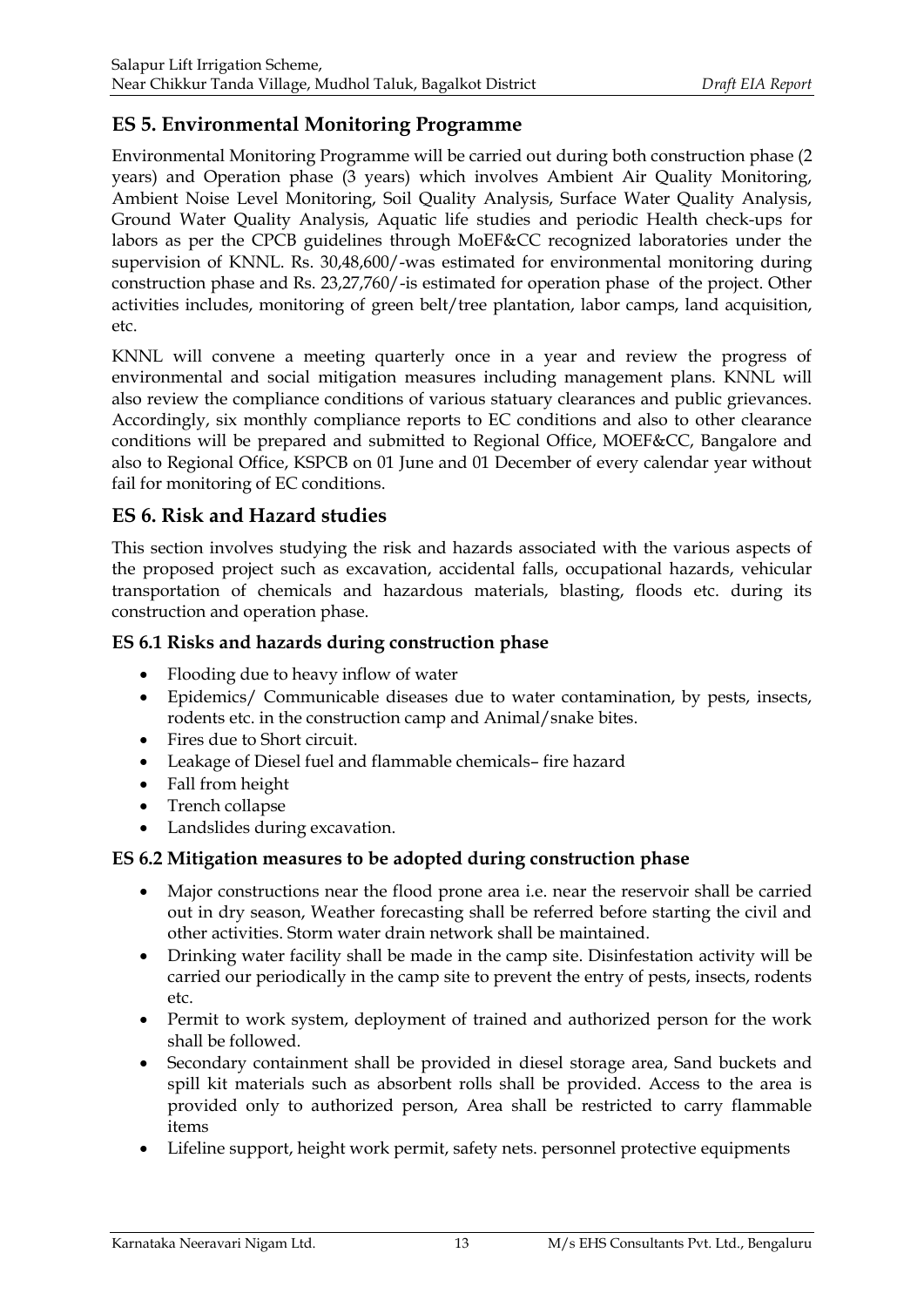- Ground survey to identify ground conditions in advance of construction works. Benching or battering shall be done, Trench sheets shall be placed on both sides to prevent collapsing
- Excavation work permit will be followed with the measures of installation of ground

### **ES 6.3 Risks and hazards during operation phase**

- Operation of LT and HT power panels.
- Fall from height in pump stations, Jackwell areas.
- Fire in Transformer station and power control room and on site spill of fuel or chemicals used for preventive maintenance.
- Water hammer from the main pipeline after stopping the pumps.
- Noise hazard in pump operation area.

### **ES 6.4 Mitigation measures to be adopted during operation phase**

- Trained person shall be deployed. Presence of electrical safety measures like rubber mats, electrical safety gloves shall be ensured. Approved tools and equipments shall be used to carry out the preventive maintenance of power panels.
- Adequate barricades and use of fall protection measures such as lifeline, harness shall be ensured.
- Periodic preventive maintenance shall be done by trained electricians. Ensure cabling connections are proper and intact. Firefighting equipment shall be provided.
- Surge tanks shall be considered in pipeline design at high points with non-return valves to fill the pipe when under vacuum.
- Use of hearing protection devices shall be ensured, Periodic noise monitoring activity shall be carried out. Medical examination shall be done periodically to the personnel

# **ES 7. Project benefits**

### **Ecological benefits:**

- Agro forestry will be taken up in the command area thereby improving the ecosystem services in the region.
- Improved agriculture attracts the various faunal species strengthening the food chain or food web.
- Agricultural development/improvement gives rise to dairy farming which leads to bio-gas production thereby reducing the pressure on the trees/forest for fuel wood.
- Agriculture gives rise to animal husbandry that produces various types of manure which in turn helps in maintain the fertility of the soil.
- Irrigation leads to rise in ground water table that supports the floral growth which attracts the various land animals, Avi-fauna, arboreal animals, small animals etc.
- Irrigation creates the suitable environment for soil microorganisms for their survival and to keep the soil rich in nutrients.

### **Financial benefits:**

- Agricultural linkages will be considerably improved.
- The project improves total farm output and hence raises farm income.
- Project improves yields through reduced crop loss due to erratic, unreliable or insufficient rainfall.
- Extensive agricultural production supplies raw materials to the nearby small scale industries thereby increasing the economy in the region.
- Agriculture leads to the growth of Animal husbandry which creates various job opportunity/ Self-employment.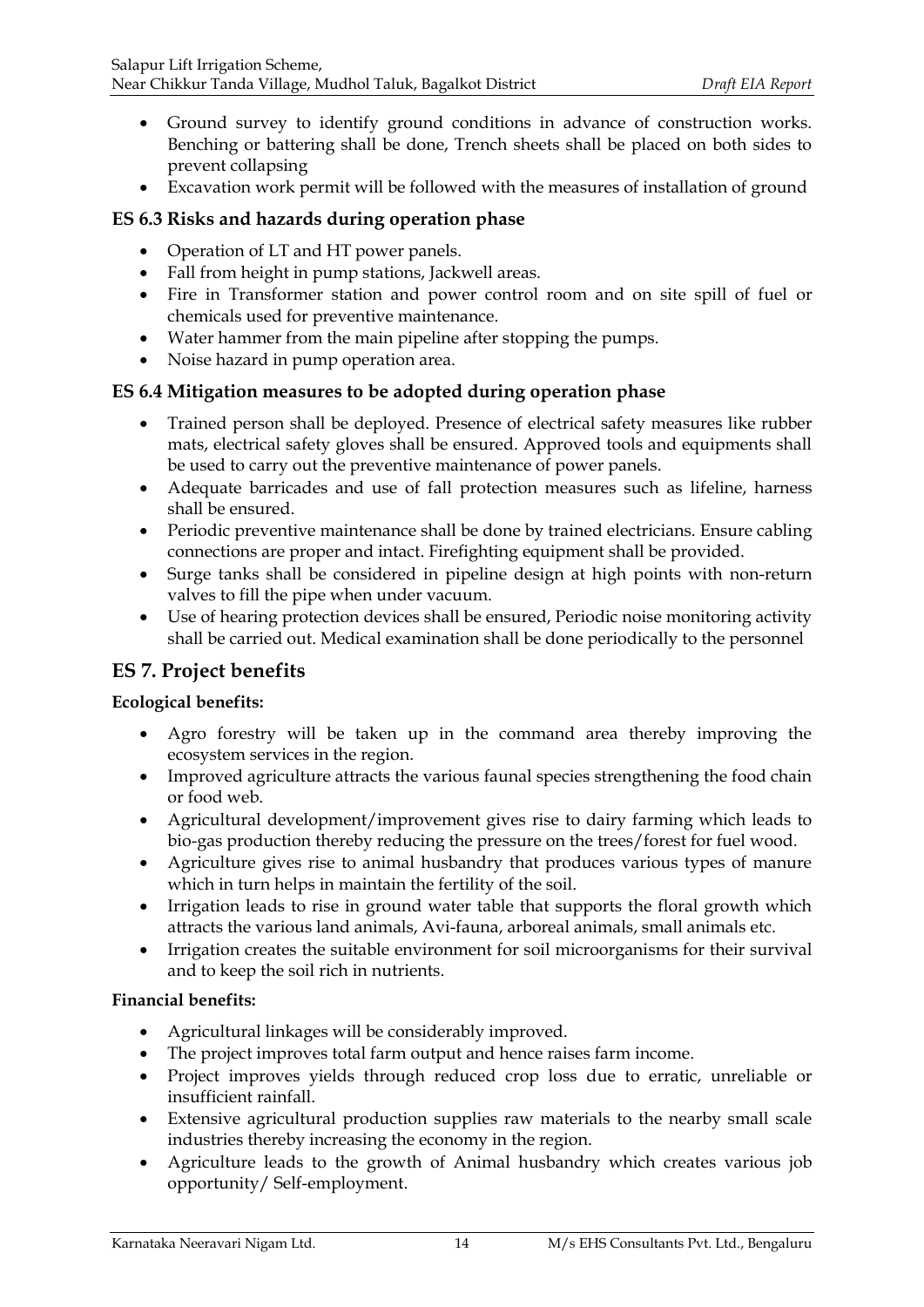The increased economy in the region due to agriculture leads to openings of new Agricultural Produce Market Committee (APMC), Markets and other agriculture based shops.

#### **Social benefits:**

- All the households (No. 4,093) in the command area will be benefitted directly under the scheme.
- The project requires only 289.98 Ha of land for implementation of the scheme and the scheme does not envisage any rehabilitation and resettlement.
- Direct employment opportunities for 150 peoples (50 Technical and 100 construction labourers) are expected to get employment during construction phase. During operation phase labourers will be appointed for operation and maintenance of the jack well.
- Implementation of the project enhances indirect employment opportunities for the local people.
- Migration of People in search of job towards urban and cities will reduces and also burden on cities will be reduced.
- The employment increases the socio-economical status of the benefitted villages, which in turn increases the education of children by avoiding discontinuation of schools and avoids child labour.
- Increased crop yield leads to export of agricultural material/products which require transportation facility, hence agricultural growth creates job opportunity in transportation